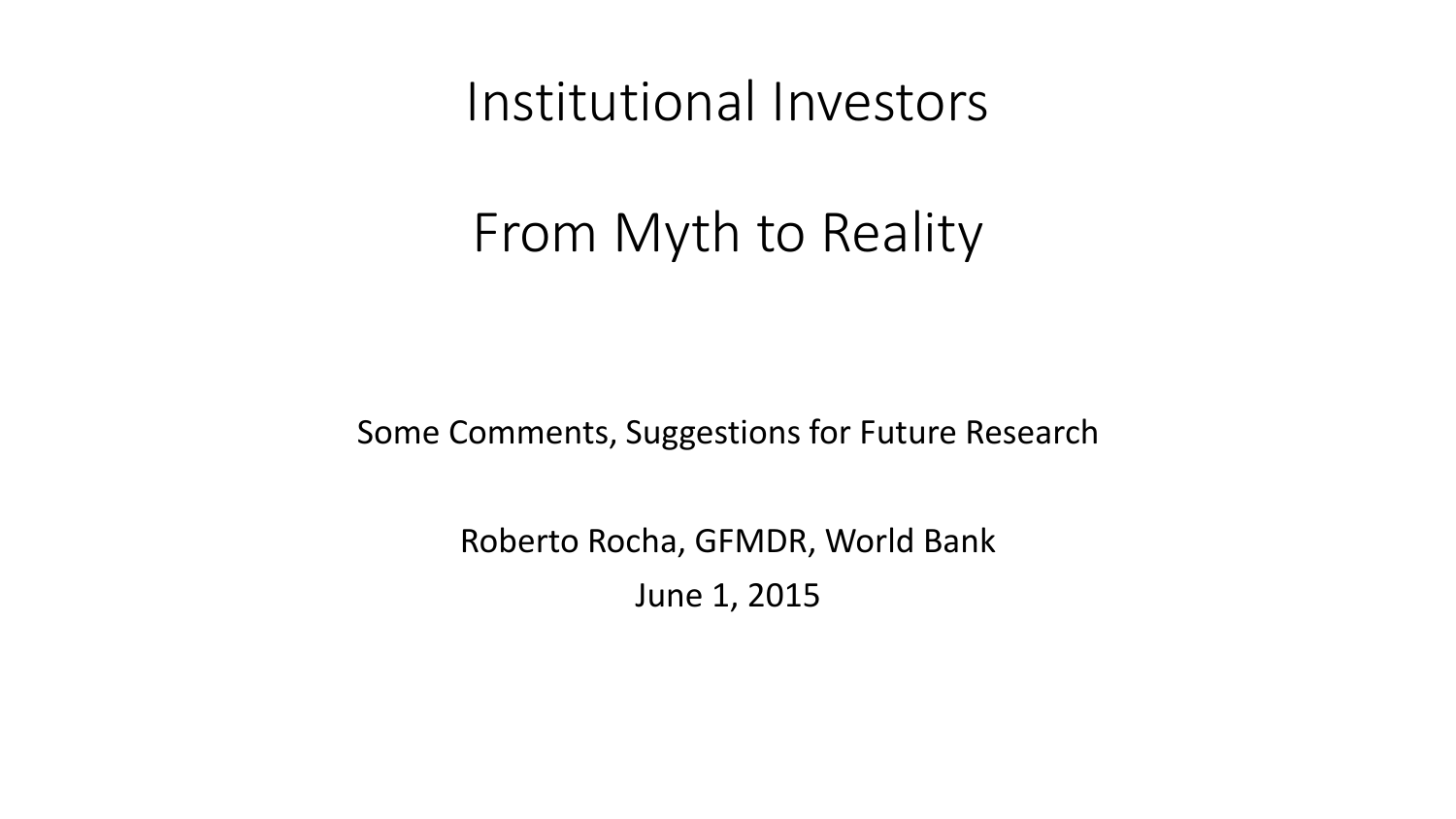# **Research on Institutional Investors**

- **Excellent, relevant, timely. Thank you!**
- **More research is needed. Why? Several reasons:**
- 1. Bank promoted multi-pillar reforms in 1990s, 2000s, second pillars a la Chile
	- About 25 emerging countries adopted. New systems not working well in most countries
	- Six serious casualties (Argentina, Hungary, Russia, Poland, Slovakia, Czech)
	- Many other countries downsizing their new mandatory systems.
	- What to do? New approach emerging: Try to salvage existing ones; new emphasis on voluntary, employer-based systems for new client requests
- 2. New post-2015 finance for development agenda endorsed by the Board
	- Emphasis on Long Term Finance, need for solid investor base. What to do?
- 3. Concerns with destabilizing role of Institutional investors in post crisis world
	- Especially investment funds, but some concerns with PFs, ICOs as well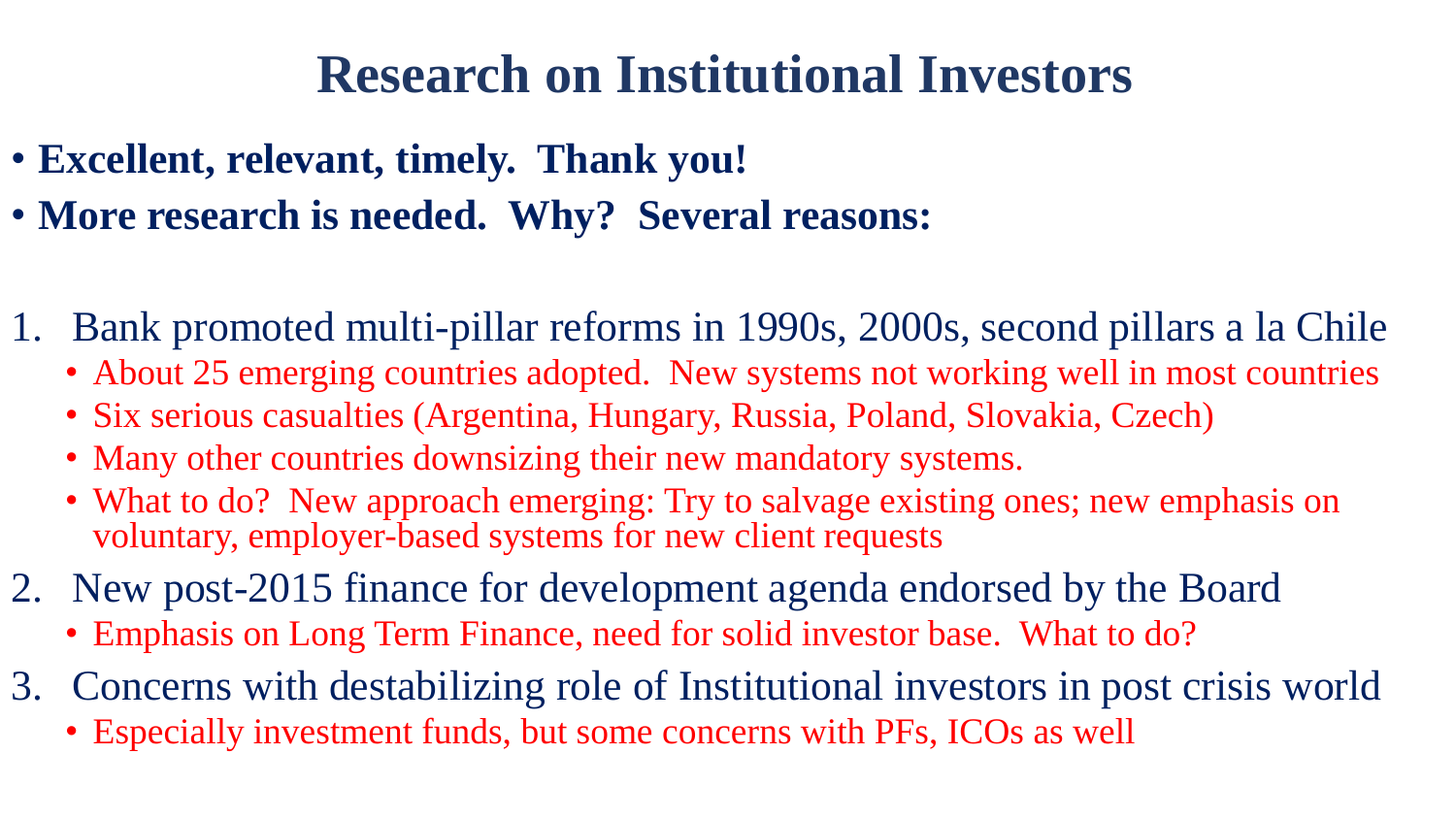# Some Suggestions for Future Research

- On the Lack of Institutional Investors
	- Several countries have developed instruments faster than institutional investors
	- Excessive reliance on banks, retail investors. Is there anything worse than that?
- On Investment Funds
	- Results are extremely interesting, especially the problem of endogenous weights
	- Central issue in FSB discussions currently. But what are the policy implications?
	- Can investment funds become a reliable component of the investor base in EMDEs?

### • On Insurance Companies

- Need to be careful in comparisons with Chile. Share of annuity providers in Chilean life sector higher than any other country in the world.
- In other countries, asset composition is very related to structure of liabilities, which can be very different (unit-linked, with-profits, non-profit and non-linked)
- Suggestion: More research with more granularity. In particular, examine the impact of the bancassurance model in expanding coverage. Examine life products, regulation and outcomes. This may become a major channel for pension coverage in the future.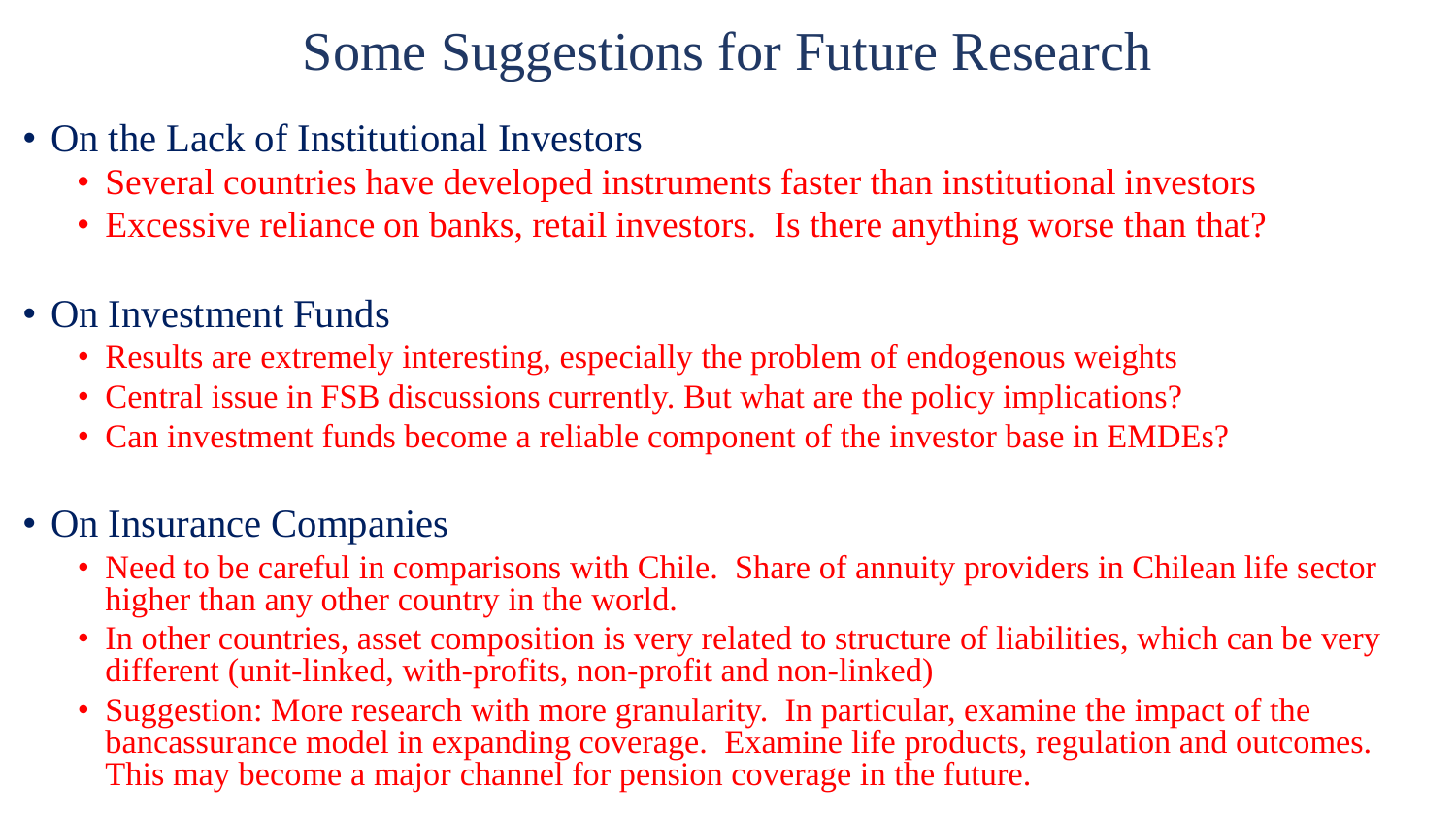# Some Suggestions for Future Research

### • On Pension Funds

- Twenty five emerging countries copied Chile, but other countries did not, especially higher income OECD countries, but also several MICs
- More research needed, exploring differences in performance of employer-based systems versus open, individual, retail systems. Types of employer-based:
	- Occupational funds (with boards), both DB and DC
	- Contract-based funds (no boards), such as  $401(k)$  plans
- Employer-based pension funds are also being criticized in other countries for:
	- Herding
	- Failing to explore their long-term investment horizon, especially DC funds
	- Even for being pro-cyclical, although evidence here is very very mixed
- However, when we compare the performance of employer-based funds with those of open, individual, retail, based funds they still look much better
	- Several countries have all these types, allowing for insightful comparisons
	- Need to understand better the reasons for differences in performance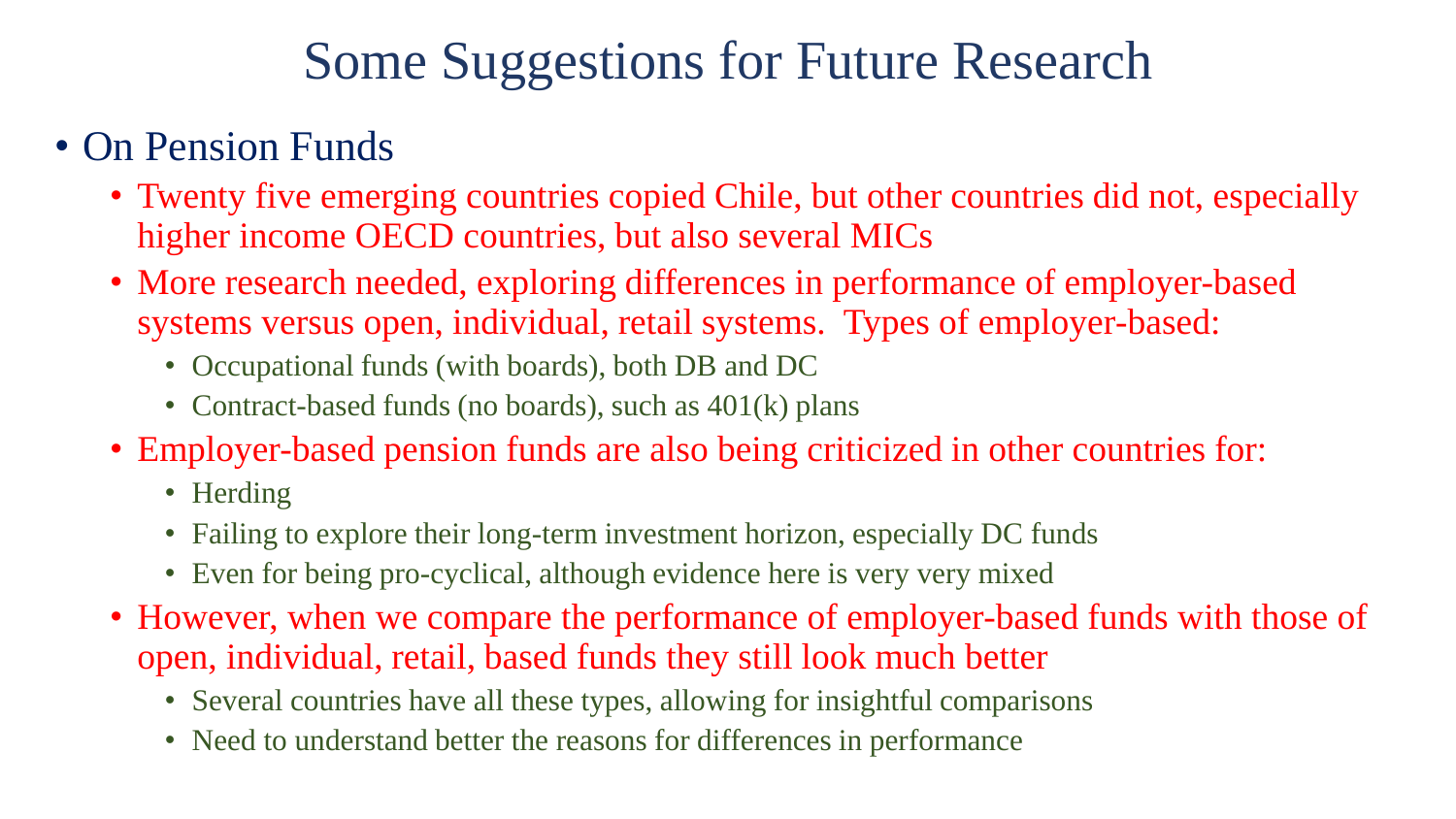### Chilean-based systems: Portfolios remain disappointing in many cases Share of government bonds (with short durations) and bank deposits is 70% of assets or higher in many countries

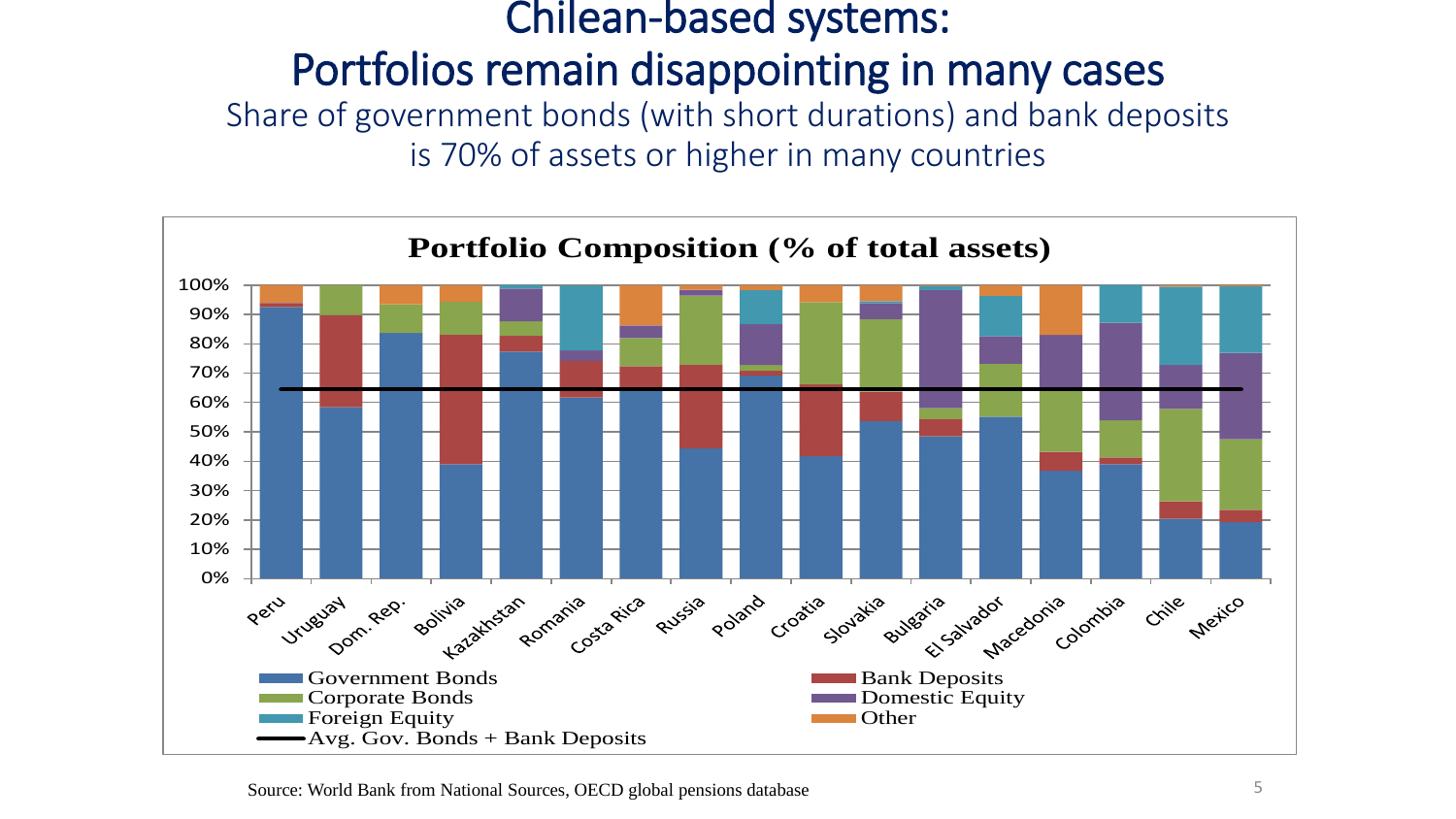## UK Corporate DB Funds: De-risking from a very high initial share of equities in portfolios But how bad does it look?

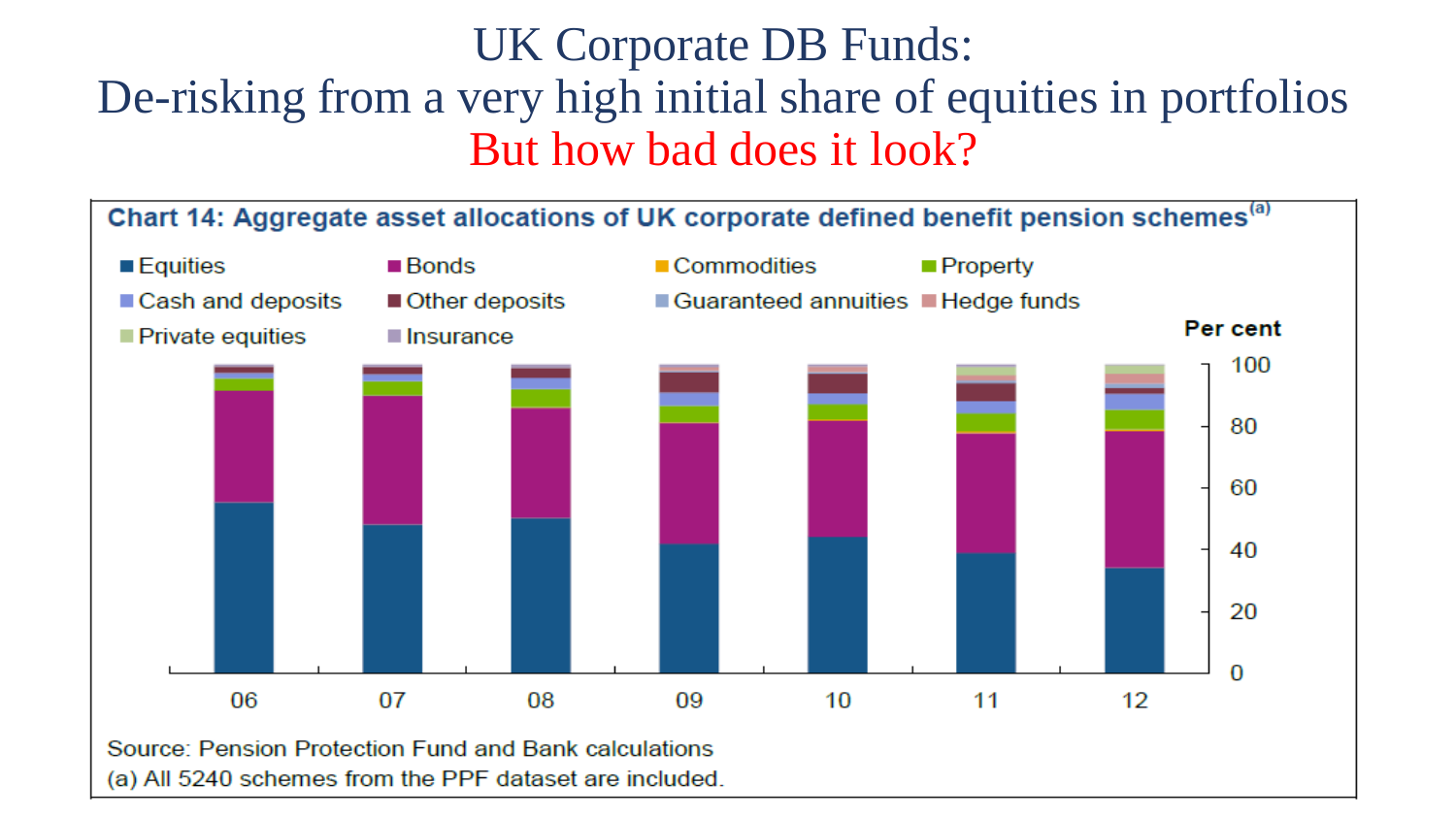## Asset mix differences have been the primary reason for the under performance of U.S. DC plans (Mike Heale 2015) Sure, but their performance does not look so bad by comparison with most countries that copied Chile

| <b>Asset class</b>            | 3<br><b>Asset mix</b> |           | $\overline{4}$<br><b>Returns</b> |           |  |
|-------------------------------|-----------------------|-----------|----------------------------------|-----------|--|
| (Ranked by returns)           | <b>DB</b>             | <b>DC</b> | <b>DB</b>                        | <b>DC</b> |  |
| <b>Private Equity</b>         | 4%                    | n/a       | 12.6%                            | n/a       |  |
| <b>Real Assets</b>            | 5%                    | n/a       | 9.3%                             | n/a       |  |
| <b>Small Cap Stock</b>        | 6%                    | 7%        | 10.2%                            | 8.4%      |  |
| <b>Employer Stock</b>         | 0%                    | 21%       | n/a                              | 8.6%      |  |
| <b>Fixed Income</b>           | 31%                   | 10%       | 6.8%                             | 6.7%      |  |
| Hedge Funds                   | 2%                    | n/a       | 7.7%                             | n/a       |  |
| Stock U.S. Large Cap or Broad | 26%                   | 30%       | 6.8%                             | 6.1%      |  |
| Stock Non U.S. or Global      | 23%                   | 7%        | 6.7%                             | 6.5%      |  |
| Stable Value/GICs             | n/a                   | 17%       | n/a                              | 4.9%      |  |
| Cash                          | 2%                    | 8%        | 2.9%                             | 3.2%      |  |
| Total                         | 100%                  | 100%      | 7.9%                             | 6.9%      |  |
| Number of observations        | 3,083                 | 1,995     |                                  |           |  |

#### **DB versus DC asset mix - U.S.**

3. 17 years ending 2013. Equals arithmetic average of annual asset mix weights.

4. 17 years from 1997 to 2013. Returns are the geometric average of the annual averages for each asset class. Hedge funds were not treated as a separate asset class until 2000, so 60% stock, 40% bond returns were used as a proxy for 1997-1999.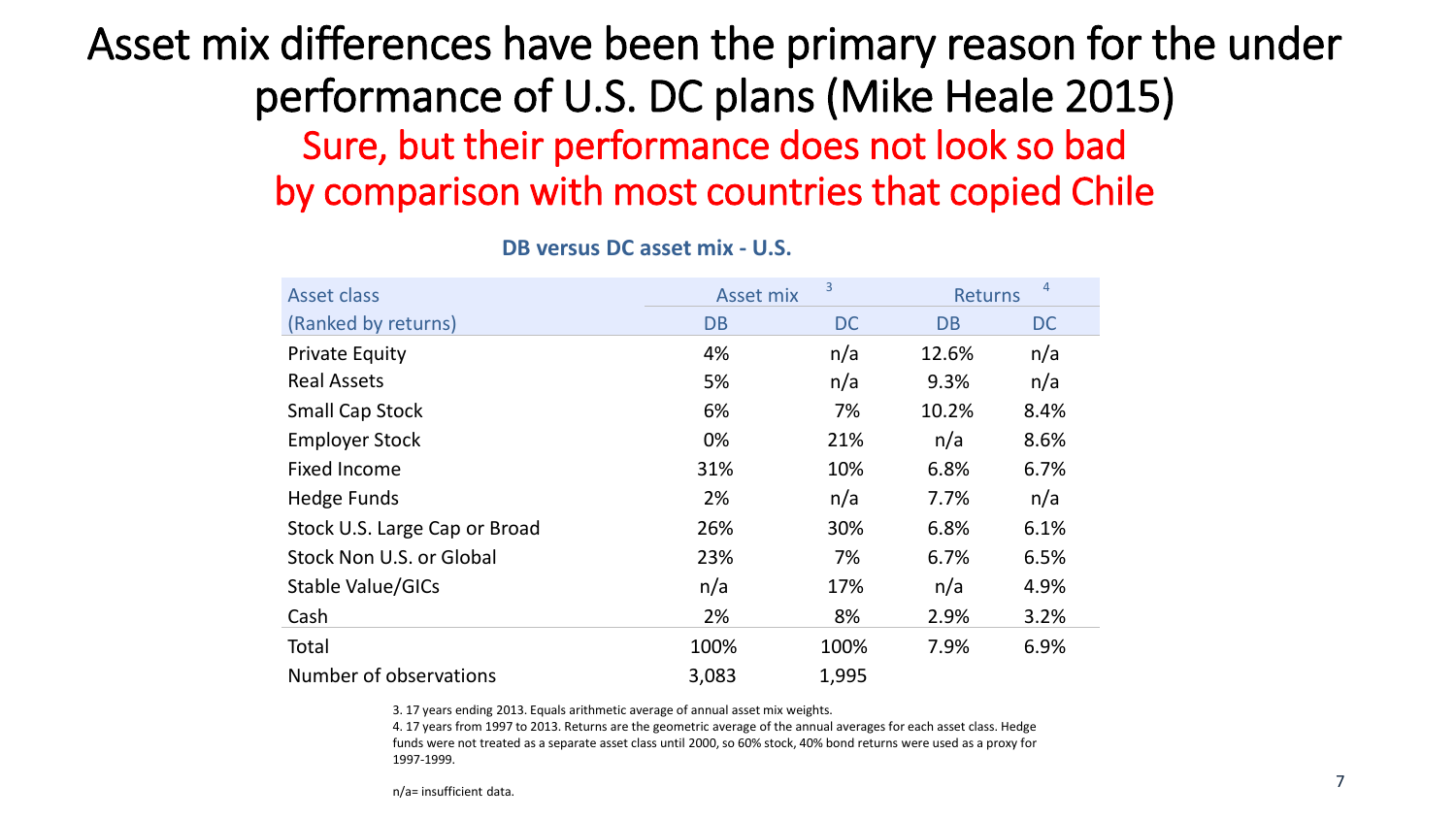## How about 401(k) plans? Again, not so bad by comparison



Note: "Funds" include mutual funds, bank collective trusts, life insurance separate accounts, and any pooled investment product primarily invested in the security indicated.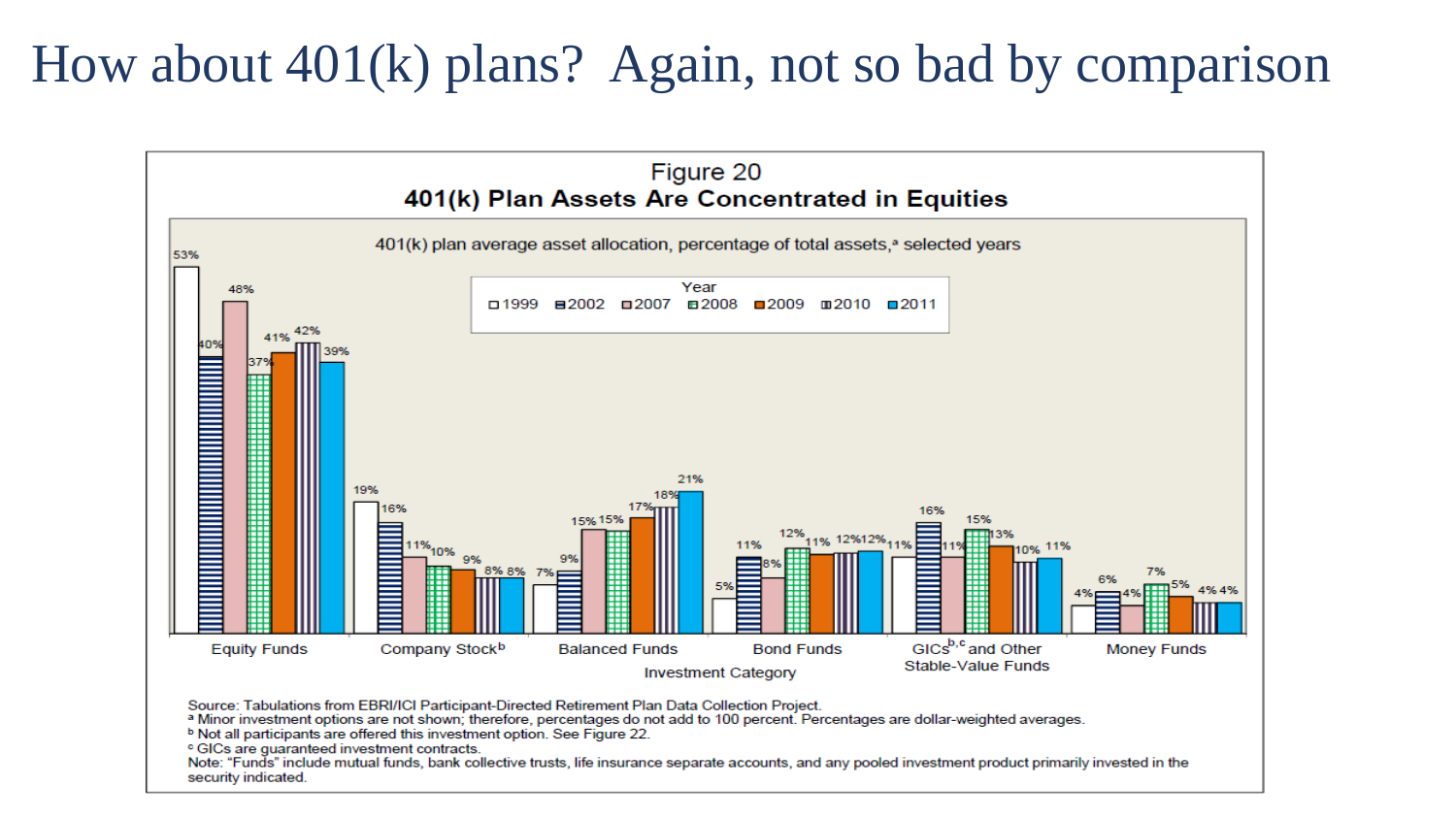# 401(k) plans: increasing adoption of target dates

| Figure 21<br>Average Asset Allocation of 401(k) Accounts, by Participant Age |              |                    |                 |              |              |                                      |                    |       |                |       |
|------------------------------------------------------------------------------|--------------|--------------------|-----------------|--------------|--------------|--------------------------------------|--------------------|-------|----------------|-------|
| Percentage of account balances, <sup>3</sup> 2011                            |              |                    |                 |              |              |                                      |                    |       |                |       |
| Non-Target-date                                                              |              |                    |                 |              |              |                                      |                    |       |                |       |
|                                                                              | Equity       | Target-date        | <b>Balanced</b> | Bond         | <b>Money</b> | GICs <sup>c,d</sup> /Stable- Company |                    |       |                |       |
| Age Group                                                                    | <b>Funds</b> | Funds <sup>b</sup> | <b>Funds</b>    | <b>Funds</b> | <b>Funds</b> | Value Funds                          | Stock <sup>d</sup> | Other | <b>Unknown</b> | Total |
| 20s                                                                          | 32.8%        | 31.3%              | 11.2%           | 7.4%         | 2.3%         | 3.9%                                 | 6.4%               | 1.9%  | 2.8%           | 100%  |
| <b>30s</b>                                                                   | 43.8%        | 19.4%              | 7.9%            | 9.0%         | 3.0%         | 4.9%                                 | 7.0%               | 2.5%  | 2.6%           | 100%  |
| <b>40s</b>                                                                   | 45.5%        | 13.8%              | 7.0%            | 10.0%        | 3.5%         | 6.8%                                 | 8.2%               | 3.0%  | 2.2%           | 100%  |
| <b>50s</b>                                                                   | 37.9%        | 11.9%              | 7.1%            | 12.5%        | 4.5%         | 11.6%                                | 9.1%               | 3.4%  | 2.0%           | 100%  |
| <b>60s</b>                                                                   | 31.8%        | 11.0%              | 6.8%            | 15.0%        | 6.1%         | 17.0%                                | 7.3%               | 3.1%  | 2.0%           | 100%  |
| All                                                                          | 39.2%        | 13.3%              | 7.2%            | 11.9%        | 4.4%         | 10.8%                                | 8.2%               | 3.1%  | 1.9%           | 100%  |

Source: Tabulations from EBRI/ICI Participant-Directed Retirement Plan Data Collection Project.

aRow percentages may not add to 100 percent because of rounding. Percentages are dollar-weighted averages.

<sup>b</sup>A target-date fund typically rebalances its portfolio to become less focused on growth and more focused on income as it approaches and passes the target date of the fund, which is usually included in the fund's name.

<sup>c</sup>GICs are guaranteed investment contracts.

<sup>d</sup> Not all participants are offered this investment option. See Figure 22.

Note: "Funds" include mutual funds, bank collective trusts, life insurance separate accounts, and any pooled investment product primarily invested in the security indicated.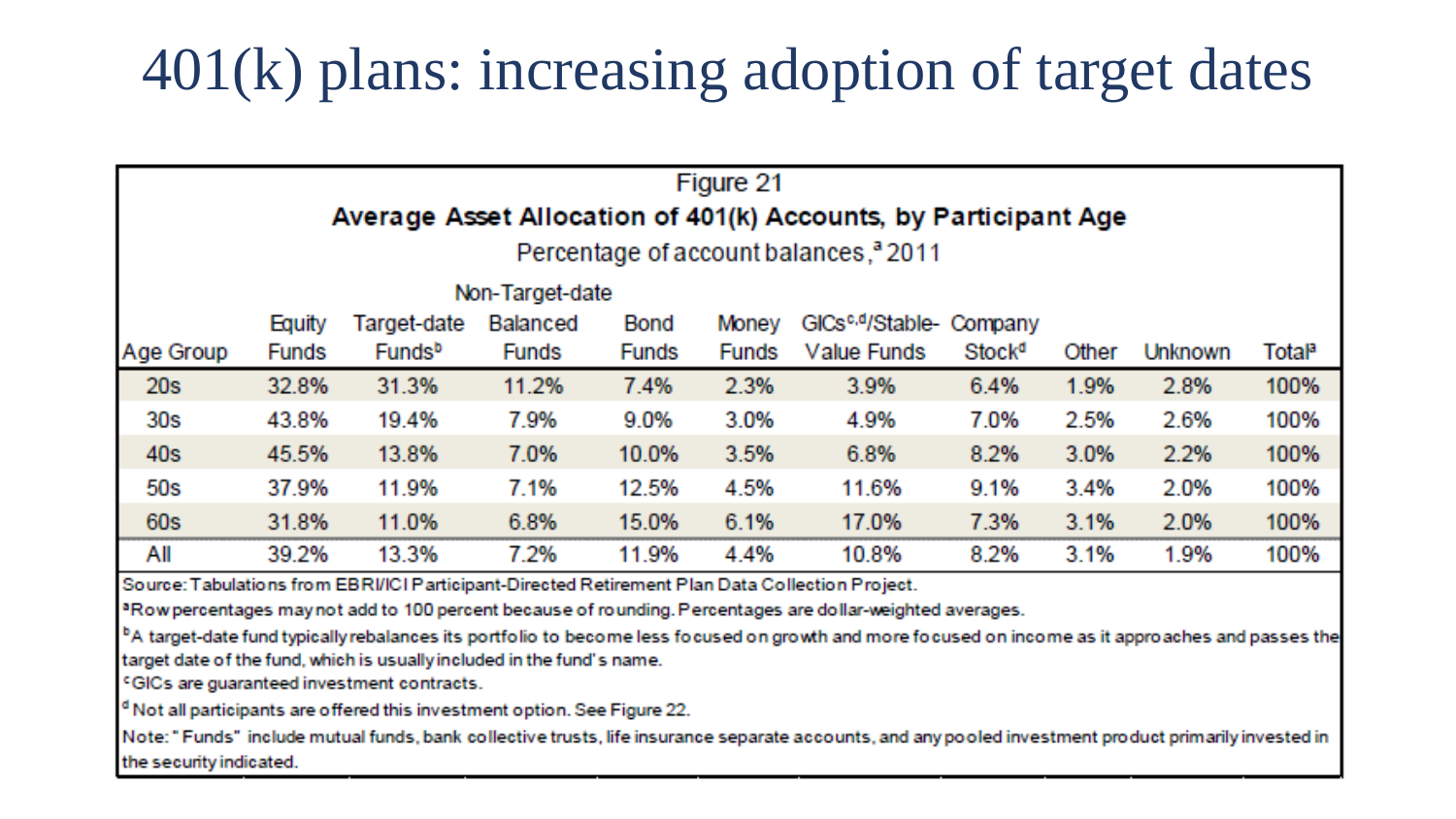## Australian case: Excellent candidate for further research Corporate and Industry Funds (Multi-employer) performing better than individual-retail funds

| Table 13 Rate of return (ROR) and volatility |  |  |  |
|----------------------------------------------|--|--|--|
|                                              |  |  |  |

|               | <b>Jun 2004</b> | <b>Jun 2005</b> | <b>Jun 2006</b> | <b>Jun 2007</b> | <b>Jun 2008</b> | <b>Jun 2009</b> | <b>Jun 2010</b> | <b>Jun 2011</b> | <b>Jun 2012</b> | Jun 2013 | 2004 - 2013        |                   |
|---------------|-----------------|-----------------|-----------------|-----------------|-----------------|-----------------|-----------------|-----------------|-----------------|----------|--------------------|-------------------|
|               |                 |                 |                 |                 |                 |                 |                 |                 |                 |          | <b>Average ROR</b> | <b>Volatility</b> |
| All entities  | 12.2%           | 12.2%           | 13.3%           | 14.5%           | $-8.1%$         | $-11.5%$        | 8.9%            | 7.8%            | 0.6%            | 13.7%    | 6.0%               | 9.5%              |
| Corporate     | 12.2%           | 12.8%           | 14.0%           | 15.3%           | $-9.3%$         | $-8.2%$         | 9.4%            | 8.0%            | 1.7%            | 12.3%    | 6.5%               | 9.0%              |
| Industry      | 13.4%           | 13.2%           | 13.1%           | 16.0%           | $-6.0%$         | $-11.7%$        | 8.5%            | 9.0%            | 0.9%            | 14.4%    | 6.7%               | 9.5%              |
| Public sector | 13.9%           | 14.1%           | 14.9%           | 15.1%           | $-5.8%$         | $-12.3%$        | 9.8%            | 8.9%            | 1.7%            | 14.2%    | 7.0%               | 9.7%              |
| Retail        | 10.8%           | 10.6%           | 12.4%           | 13.4%           | $-10.2%$        | $-11.5%$        | 8.7%            | 6.5%            | $-0.5%$         | 13.1%    | 4.9%               | 9.4%              |
|               |                 |                 |                 |                 |                 |                 |                 |                 |                 |          |                    |                   |

Entities with more than four members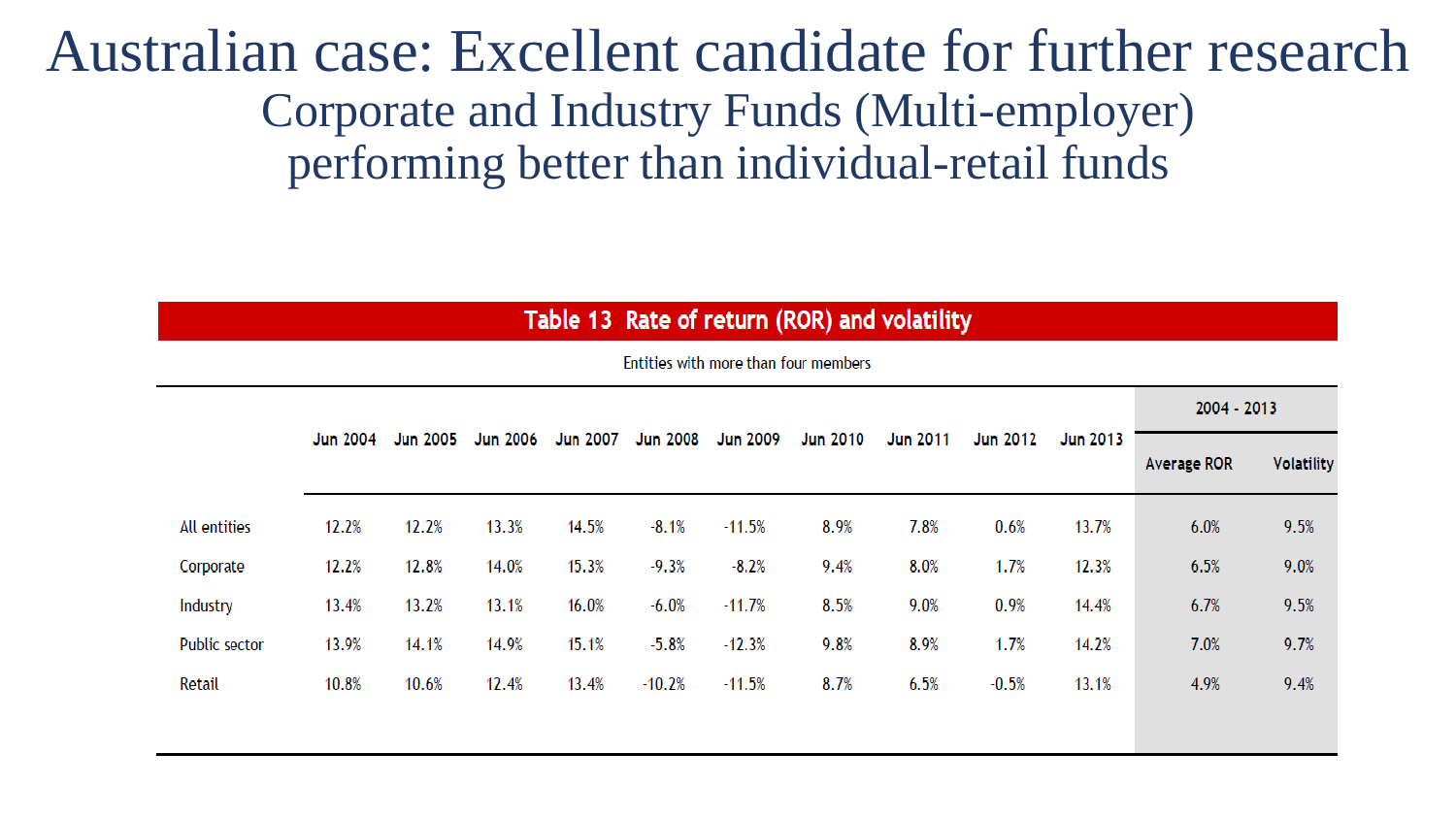# Why? Fewer choices, greater use of defaults

#### Investment choice

#### Table 17 Investment choice by fund type

| Year end June 2013                                           |           |          |                     |              |           |  |  |  |  |
|--------------------------------------------------------------|-----------|----------|---------------------|--------------|-----------|--|--|--|--|
| Entities with more than four members                         |           |          |                     |              |           |  |  |  |  |
|                                                              | Corporate | Industry | Retail <sup>a</sup> | <b>Total</b> |           |  |  |  |  |
|                                                              |           |          |                     |              |           |  |  |  |  |
| Number of entities with more than four members               | 108       | 52       | 38                  | 127          | 325       |  |  |  |  |
| Number of entities offering investment choice                | 47        | 49       | 28                  | 96           | 220       |  |  |  |  |
| Proportion of entities offering investment choice            | 43.5%     | 94.2%    | 73.7%               | 75.6%        | 67.7%     |  |  |  |  |
| Average number of investment choices offered per<br>entity b | 7         | 11       | 9                   | 265          | 121       |  |  |  |  |
|                                                              |           |          |                     |              |           |  |  |  |  |
| Total assets (\$m)                                           | 61,300    | 324,668  | 256,864             | 422,777      | 1,065,607 |  |  |  |  |
| Assets of entities offering investment choice (\$m)          | 58,073    | 323,790  | 254,572             | 412,170      | 1,048,605 |  |  |  |  |
| Assets in entities offering investment choice                | 94.7%     | 99.7%    | 99.1%               | 97.5%        | 98.4%     |  |  |  |  |
| Assets in default investment strategy <sup>c</sup> (\$m)     | 28,758    | 218,125  | 137,573             | 81,672       | 466,129   |  |  |  |  |
| Proportion of assets in the default strategy                 | 46.9%     | 67.2%    | 53.6%               | 19.3%        | 43.7%     |  |  |  |  |

<sup>a</sup> Excluding ADFs and ERFs, 88 per cent of retail superannuation funds offer investment choice.

<sup>b</sup> The average number of investment choices offered per entity refers to those entities that offer investment choice.

<sup>c</sup> Funds may have more than one default investment strategy, in which instance the largest default strategy is generally reported. Where there is no default strategy, funds may report the strategy of the largest option or the strategy of the whole fund.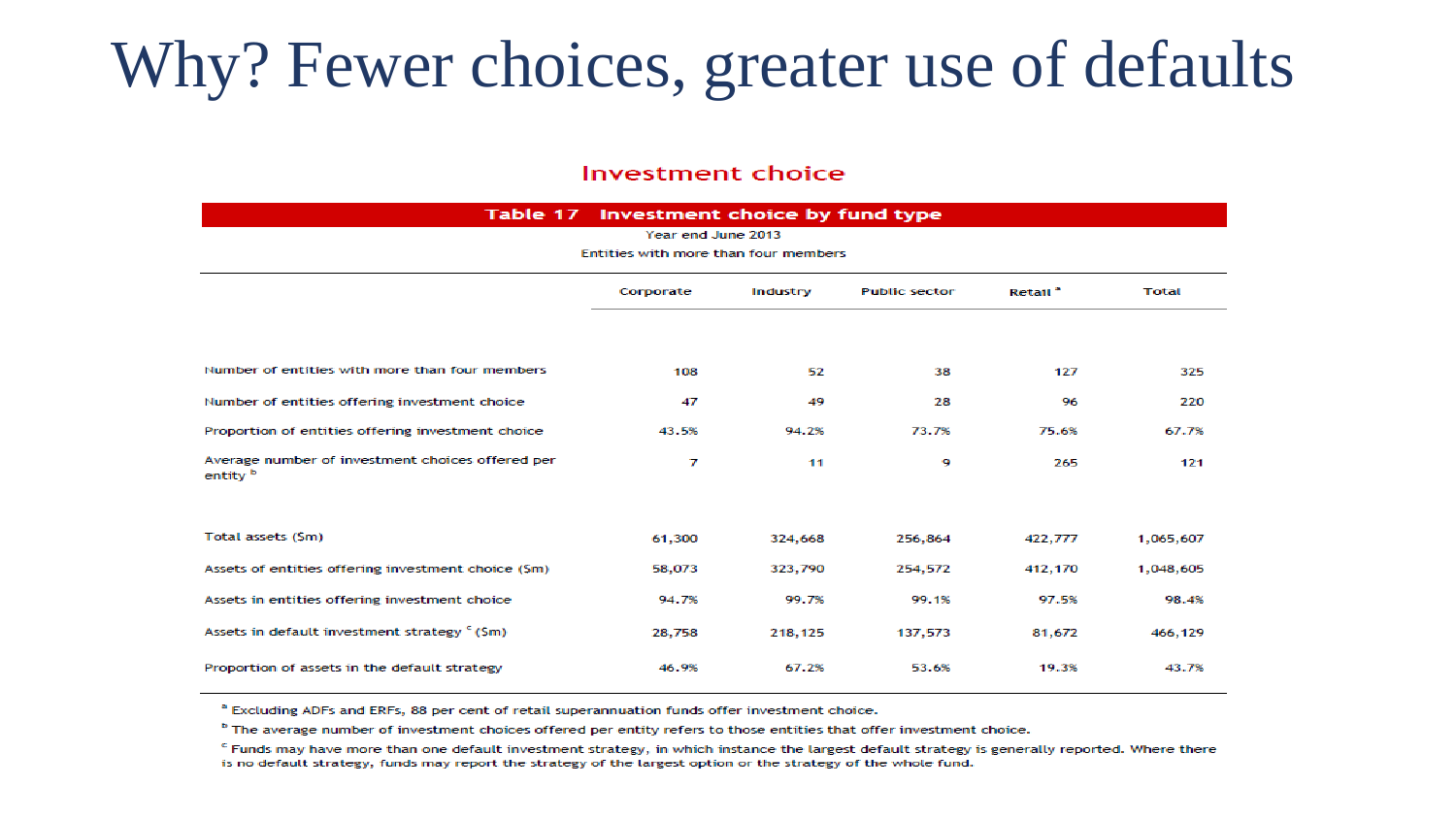# And the defaults seems to be doing a better job

|                              | Corporate | Industry | <b>Public sector</b> | Retail | <b>Total</b> |
|------------------------------|-----------|----------|----------------------|--------|--------------|
| Proportion of assets         |           |          |                      |        |              |
| <b>Australian shares</b>     | 30%       | 29%      | 22%                  | 26%    | 26%          |
| <b>International shares</b>  | 28%       | 25%      | 27%                  | 22%    | 25%          |
| Listed property              | 1%        | 1%       | 4%                   | 4%     | 2%           |
| Unlisted property            | 7%        | 10%      | 6%                   | 2%     | 7%           |
| Australian fixed interest    | 14%       | 6%       | 7%                   | 15%    | 9%           |
| International fixed interest | 6%        | 5%       | 7%                   | 7%     | 6%           |
| Cash                         | 6%        | 6%       | 9%                   | 14%    | 8%           |
| Other assets                 | 8%        | 19%      | 18%                  | 9%     | 16%          |
| <b>Total</b>                 | 100%      | 100%     | 100%                 | 100%   | 100%         |

<sup>a</sup> Funds may have more than one default investment strategy, in which instance the largest default strategy is generally reported. Where there is no default strategy, funds may report the strategy of the largest option or the strategy of the whole fund.